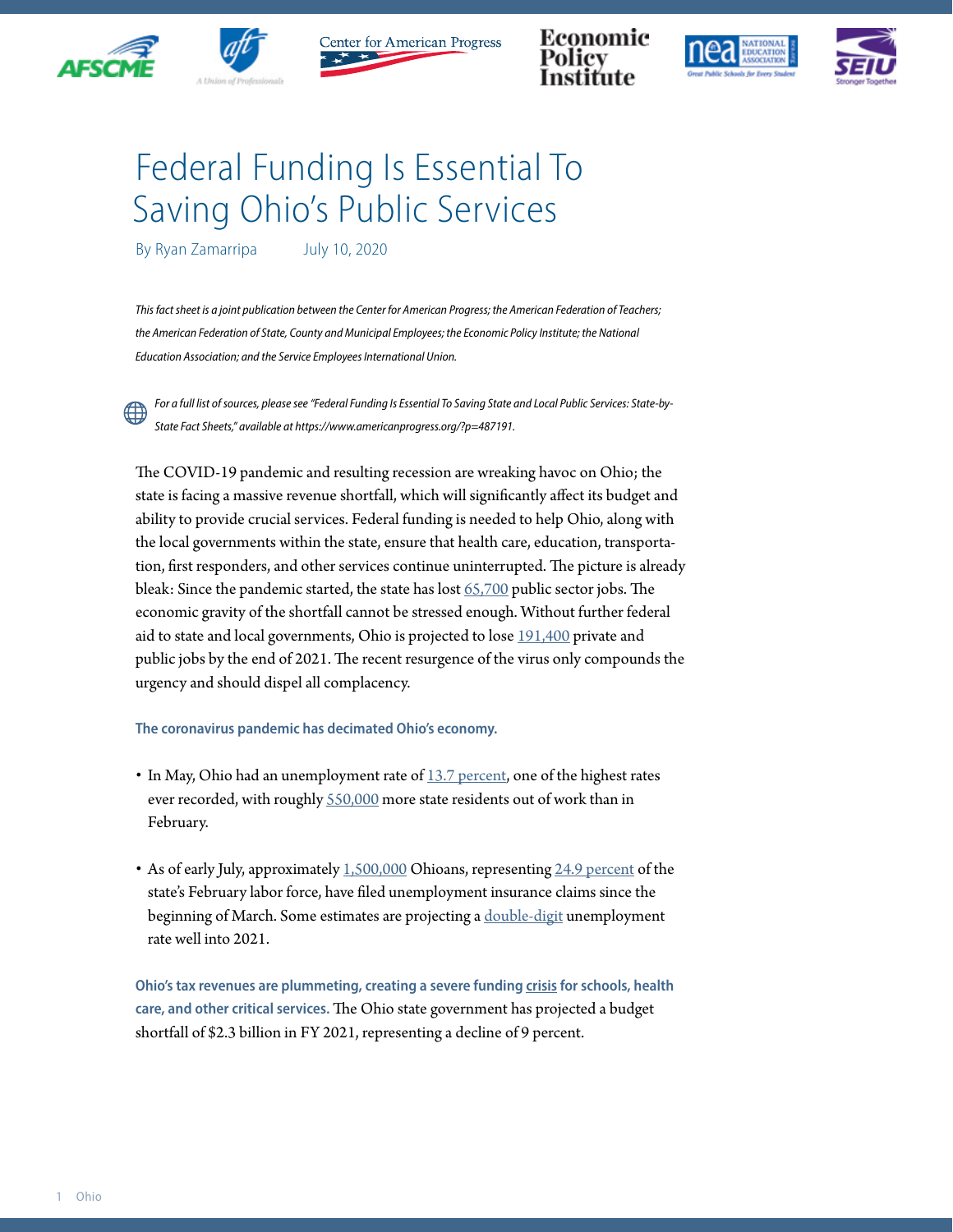**Cities in Ohio are facing serious revenue shortfalls as well. Columbus alone has recently projected a budget shortfall of \$41.5 million, according to [local sources.](https://www.bizjournals.com/columbus/news/2020/06/09/city-of-columbus-projects-49-budget-hit-from-cov.html)** The National League of Cities estimates that cities will experience [\\$360 billion](https://www.nlc.org/sites/default/files/users/user52651/Cities%20Are%20Essential%20Revenue%20Loss_One%20Pager.pdf) in revenue loss through FY 2022, which will force them to significantly cut spending on crucial services or raise taxes on already recession-battered residents. [Studies](https://www.americanprogress.org/issues/economy/reports/2014/05/30/90621/what-have-we-learned-about-austerity-since-the-great-recession/) on the Great Recession have found that forcing states to deal with severe budget constraints through austerity dampen long-term gross domestic product (GDP), prolong spells of high unemployment, and extend recessions.

**Between February and May, [65,700](https://www.bls.gov/news.release/laus.t03.htm) public sector workers were laid off in Ohio.**

• The National Education Association has estimated that by the end of FY 2022, Ohio could lose roughly [44,900](https://educationvotes.nea.org/wp-content/uploads/2020/06/Revised-NEA-Estimates-in-Support-of-the-HEROES-Act-06-06-2020.pdf?_ga=2.17671737.1424969520.1591579607-1012899167.1494591151) education jobs as a result of the decline in the state general revenues that fund education.

**These job losses could get much worse.** A recent analysis conducted by the Economic Policy Institute estimates that without federal action, Ohio will lose a combined total of [191,400](https://www.epi.org/blog/without-federal-aid-to-state-and-local-governments-5-3-million-workers-will-likely-lose-their-jobs-by-the-end-of-2021-see-estimated-job-losses-by-state/) public and private jobs by the end of 2021.

**Health care in Ohio is also in jeopardy.** The Urban Institute has projected that Medicaid caseloads could increase by as much as [650,000,](https://www.urban.org/research/publication/how-covid-19-recession-could-affect-health-insurance-coverage/view/full_report) or 27.1 percent, through FY 2021—a massive and unprecedented spike. Ohio desperately needs help to cover those who are newly unemployed and expected to enroll in Medicaid and to offset extra Medicaid costs related to COVID-19. Without proper funding, the state will be unable to treat at-risk patients, keep families healthy, or provide lifesaving care. Funding Medicaid is critical to ensuring that Ohio can respond effectively to the coronavirus public health crisis and the current economic recession.

The **Health and Economic Recovery Omnibus Emergency Solutions (HEROES) Act**, which passed the U.S. House of Representatives on May 15 with bipartisan support, includes provisions that would help Ohio avoid additional layoffs and devastating cuts to services.

Specifically, it would:

- Allocate [\\$16 billion](https://www.speaker.gov/heroesact) to the government of Ohio and [\\$17.8 billion](https://www.speaker.gov/heroesact) to its localities over a span of two years, saving thousands of jobs and helping to maintain the uninterrupted delivery of public services such as health care, first responders, and safe drinking water.
- Increase Ohio's Federal Medical Assistance Percentage (FMAP) and provide an additional [\\$4.3 billion](https://www.cbpp.org/blog/pelosi-bill-includes-much-needed-medicaid-funding-for-states) in Medicaid dollars to Ohio over an 18-month period.
- Provide [\\$3.2 billion](https://educationvotes.nea.org/wp-content/uploads/2020/06/Revised-NEA-Estimates-in-Support-of-the-HEROES-Act-06-06-2020.pdf?_ga=2.17671737.1424969520.1591579607-1012899167.1494591151) for education in Ohio, including [\\$2.1 billion](https://educationvotes.nea.org/wp-content/uploads/2020/06/Revised-NEA-Estimates-in-Support-of-the-HEROES-Act-06-06-2020.pdf?_ga=2.17671737.1424969520.1591579607-1012899167.1494591151) for public K-12 schools and [\\$949 million](https://educationvotes.nea.org/wp-content/uploads/2020/06/Revised-NEA-Estimates-in-Support-of-the-HEROES-Act-06-06-2020.pdf?_ga=2.17671737.1424969520.1591579607-1012899167.1494591151) to public colleges and universities, which would save an estimated [23,000](https://educationvotes.nea.org/wp-content/uploads/2020/06/Revised-NEA-Estimates-in-Support-of-the-HEROES-Act-06-06-2020.pdf?_ga=2.17671737.1424969520.1591579607-1012899167.1494591151) jobs supporting K-12 education and [5,200](https://educationvotes.nea.org/wp-content/uploads/2020/06/Revised-NEA-Estimates-in-Support-of-the-HEROES-Act-06-06-2020.pdf?_ga=2.17671737.1424969520.1591579607-1012899167.1494591151) supporting higher education. This funding would help strengthen distance learning and teaching strategies to keep students and teachers healthy.